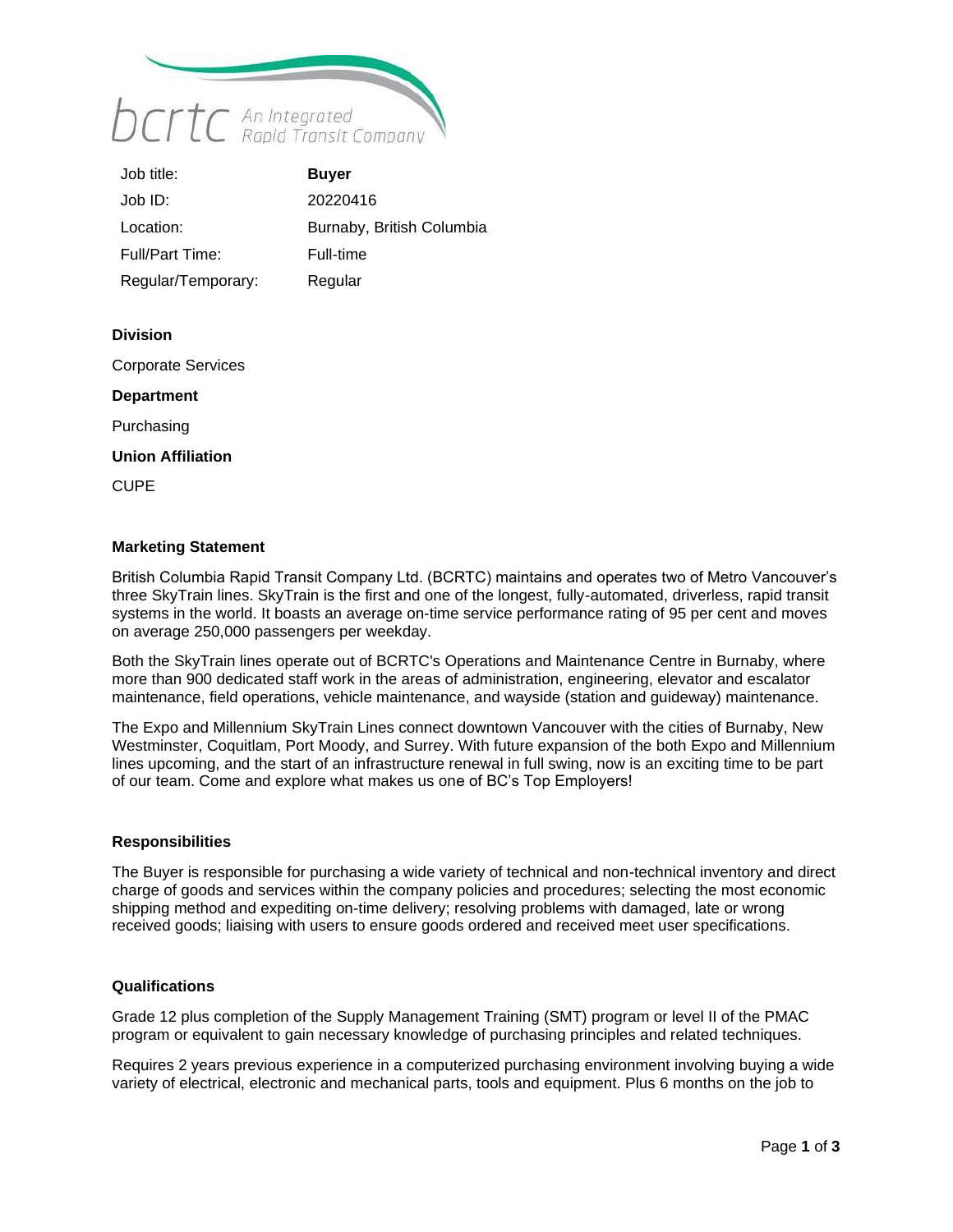

become familiar with SkyTrain purchasing methods and policies, suppliers, user requirements, Purchasing and Inventory systems and the materials purchased.

# **Other Information**

Recruitment Process: An applicant will be required to demonstrate their suitability for this position by meeting the minimum level of qualifications and experience in order to be invited into the selection process. A standard interview format will be used including general, scenario and behavioural descriptive interview questions.

COVID-19 Safety Vaccination Policy

To support public health, and protect the health and safety of our employees, customers, and their families, British Columbia Rapid Transit Company employees will be required to be fully vaccinated against COVID-19 and will need to provide proof of full vaccination status in compliance with the employer's COVID-19 Safety Vaccination Policy.

Accommodations may be applicable under the BC Human Rights Code. Should an applicant be unable to provide proof of full vaccination and should an accommodation be requested, additional information will be required to determine whether the individual is entitled to be accommodated.

## **Work Schedule**

40 hours per week.

Monday to Friday, 07:30-1600

## **Rate of Pay**

Wage: \$41.14 per hour.

The Total Compensation Package includes Extended Health, Dental, Transit Pass and enrollment in the Public Service Pension Plan. Focus on your development through tuition reimbursement, training, and mentorship programs. Enjoy a variety of health and wellness programs, including access to gym facilities. Speak to us to know more about what we offer.

## **How to Apply**

Visit our [Career Site](https://www.translink.ca/about-us/careers) and apply through our job portal.

INSTRUCTIONS: Please save your (1) cover letter, and your (2) resume as one pdf document prior to uploading your application on-line.

Posting Date: June 8, 2022 Closing Date: Until Filled

Please note that only those short listed will be contacted.

Having issues applying? Review our [System Requirements and Support](https://www.translink.ca/about-us/careers/system-requirements-and-support) or email [jobs@bcrtc.bc.ca](mailto:jobs@bcrtc.bc.ca) for assistance.